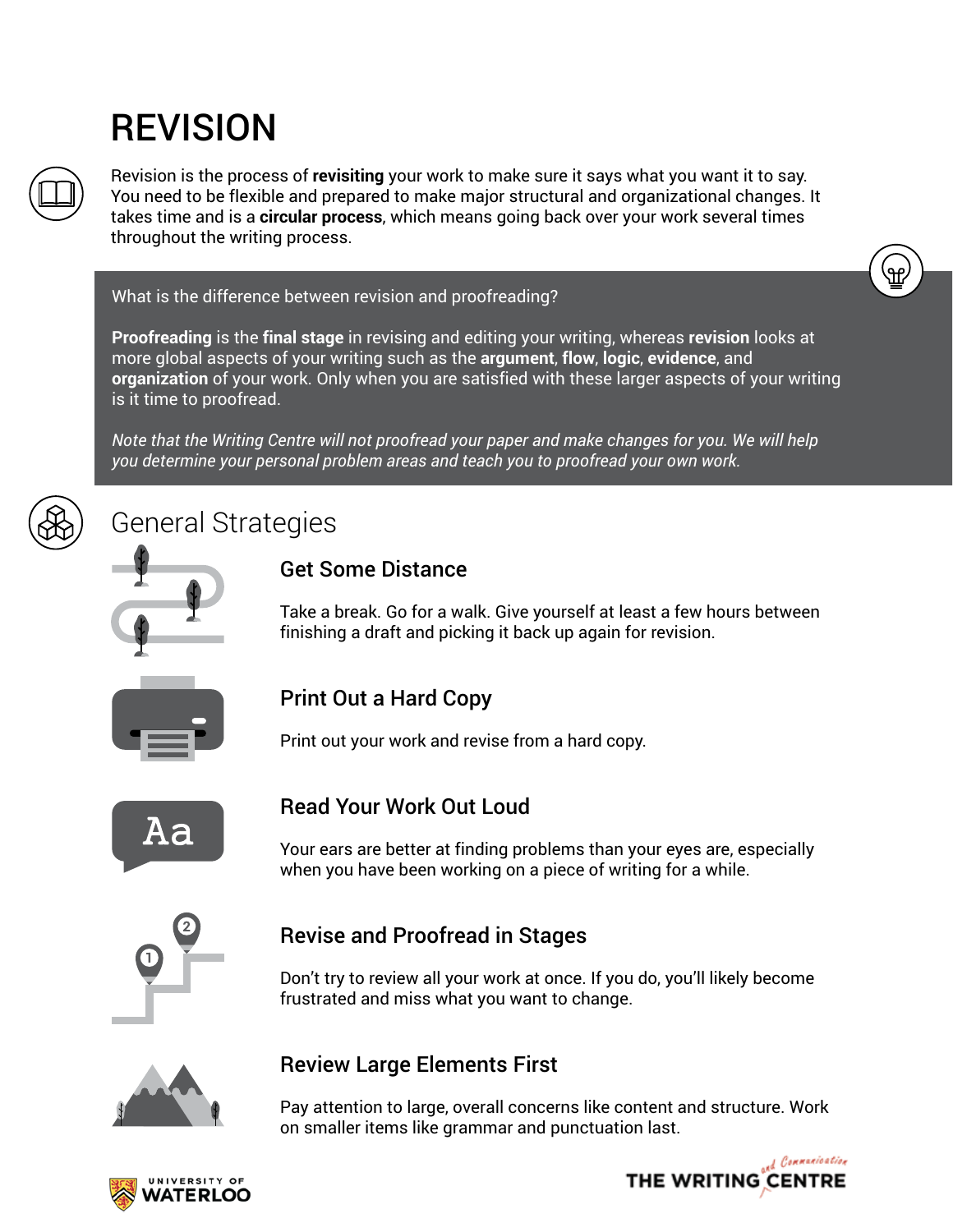

### Keep Re-reading

Keep re-reading your work to make sure your entire paper makes sense as you make changes.

#### Get Feedback

Give your work to others for feedback. Seeing how your work is understood by a reader can help you improve your writing in new ways.

## Specific Strategies

#### Content

When reviewing your content, make sure your information is presented clearly, at the right time, with sufficient **depth**, **detail**, and **relevance** for the purpose of your work. Check that there is no extra and irrelevant information. It's hard to let go of ideas and thoughts, but if they don't fit, they must be cut.

Questions to ask:

- **1** Is my **purpose** clear?
- **2** Is my main idea/thesis stated early?
- Do I have sufficient **evidence** or **data** to support my ideas? **3**
- **4** Is all my material **relevant** to my purpose?
- Have I addressed my readers' **potential questions**? **5**

#### Structure

The shape and flow of your paper or assignment is very important. Your reader should be able to follow the **logic** and **path** of your argument, easily and without feeling surprised, confused, or lost.

Questions to ask:

- **1** Are my ideas presented **logically**?
- Do I introduce **new information** by connecting it to **2** what I've already said?
- Do I connect back to my **thesis** or **purpose** to show **3** how pieces fit into the overall paper?
- **4** Is my information **easy to follow**? Does the writing **flow**?
- Have I **repeated** any ideas in more than one place? **5**
- Are any parts **too long** or **too short**? **6**
- **1** Does my organization follow the **structure** required for the assignment?

To see whether your paper presents information in a logical order, make a reverse outline:

**Summarize** each paragraph in a single sentence. **Arrange** these summaries according to the order of your paragraphs. **Evaluate** the outline. Do you notice any gaps in information or places where the content should be rearranged?